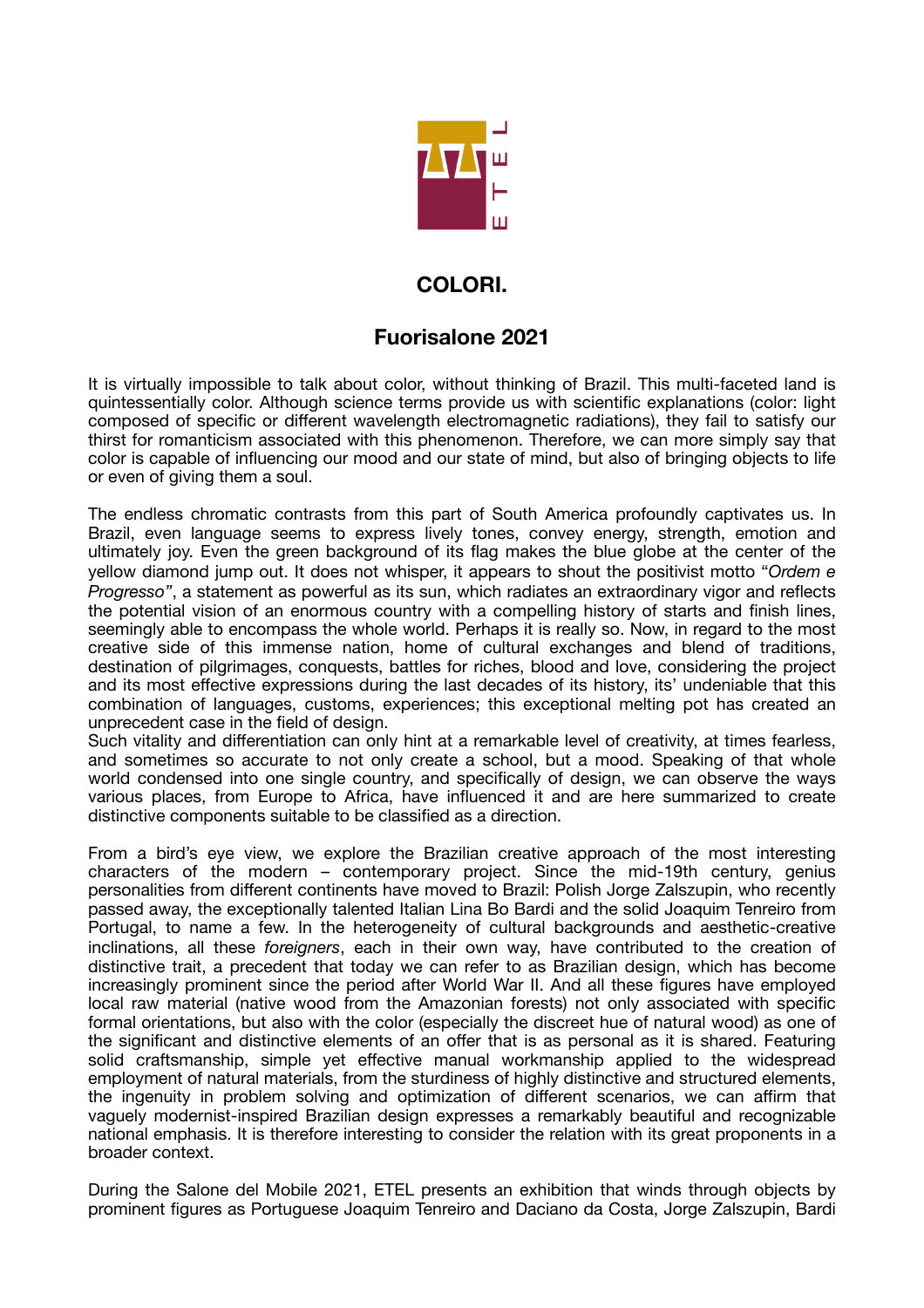and Niemeyer, Zanine Caldas, initiating a synergic dialogue between past and contemporary creations, the latter created by Patricia Urquiola.

Regarded as the father of Brazilian design and obsessive perfectionist, Joaquim Tenreiro (1906-1992), designer and visual artist (passion to which he dedicated the last part of his life) coming from two generations of woodworkers, emigrated from Portugal to Rio de Janeiro at just 22 years old, in the 1920s, where he established his studio. His fierce spirit has always encouraged his clients to dare more. Besides his passion for color, which is evident in the tops of his wooden tables (Triangular Dining Table), his peculiar penchant for the reinterpretation of colonial instances could be described as modernist-vernacular in its celebration of materials as wicker and cane, also used to pass an idea of lightness to the objects considering the country's climate, of which the ample seating Palhinha is a good example. Doing so, he gave life to a kind of shapes free of excessive ornaments, imbuing its creations with a genuinely *Brazilian* spirit and character. Open and intrigued by liaising with others, Tenreiro collaborated several times with the great Oscar Niemeyer, for whose architectural spaces he has designed furniture for years. The exhibition will showcase the great the Alta Lounge Chair in the black and white version from the great architect, who was born and died in Rio de Janeiro (1907-2012). Among their first collaborative projects, the one for the renowned writer Francisco Inacio Peixoto, followed by the furniture for the Cataguases Hotel in Minas Gerais (1960), where color is dominating. With his peculiar personality, Tenreiro could not accept the events following 1964, when the optimism of President Kubitschek was halted by a military coup, repression and consequent economic crisis. The cultural bitterness created such a harsh that his creativity collapsed together with his business, and he finally decided to retire. That same post-war bitterness sweeping across Europe has led also Jorge Zalszupin (1922-2020) to explore alternative routes and move from Warsaw to São Paulo to create "L'Atelier" in search of the possibility of expressing a sensual and innovative way of conceiving the world of furniture. The exhibition will include the Cubo Sofa in the apple green version, the Cubo Armchair and the Cubo Side Table in the natural version and the clearly European-inspired Kovacs Bookshelf (commissioned by the homonym São Paulo family), a true masterpiece of our time in jacaranda wood, a play of lacquered panels in Bauhaus colors and others in the original color of the material. Zalszupin collaborated assiduously with Niemeyer at the interior design of the capital city Brasilia, which was being built at the time (1956-1960), masterfully offering handcrafted combinations made of plays of leather and rosewood (his favorite wood), always seeking the perfect harmony between interior design elements and the architectural structure which houses them. This led him to create his own independent workshopstructure comprising carpenters, architects and engineers, a collective force that left a mark even outside the new capital city with grey concrete buildings on the red ground. Contrasting hues also characterize the Penta collection by Daciano Da Costa (1930-2005), Portuguese gentleman of rare elegance, who combines cheerfully juxtaposed geometric shapes, series of numbers and tones to create perspective plays on a decorative element as a rug, or better, two series of rugs: Penta Studies and Penta Fragments, designed for Lisbon's Penta Hotel, in 1971. The same elements of asymmetric combinations, typography and lively colors emerge in another large accommodation facility of the time, the famous collaboration on the colossal Funchal's Casino Park Hotel, in Portugal, designed by the architect and Niemeyer, in 1972. The modernist, early century avant-garde-inspired original building had various additions such as a restaurant, a cafeteria, a casino, a movie theater, conference room, nightclub, bingo hall (completed in 1984). Natural wood or white lacquered structure with colored seat (orange or sky blue) for the two versions of the Cadeira Tripeça on display, who accommodated the visitors at the tables of the very busy casino.

Behind the inspiration of these combination of elements, we have the passion of the designer for collages and Da Costa's attention to graphics and his preferred unusual pairing of lines and colors. Brazilian architect Zanine Caldas (1919-2001) was also the protagonist of unconventional color suggestions. Self-taught, he began designing modern objects made of recycled wood or plywood in order to offer them at accessible prices. Caldas has also worked with Costa and Niemeyer; always starting from a rigorously artisanal context, he personally experimented the art of chiseling and sculpture even at large scale. His works have always been mindful of the environment and respectful of forests, for which he staunchly advocated during his lifetime. The exhibition will showcase an elegant Blue R Chair featuring sky blue upholstery. It is worth mentioning the chromatically remarkable "promotional" choices of the architect as the 1953